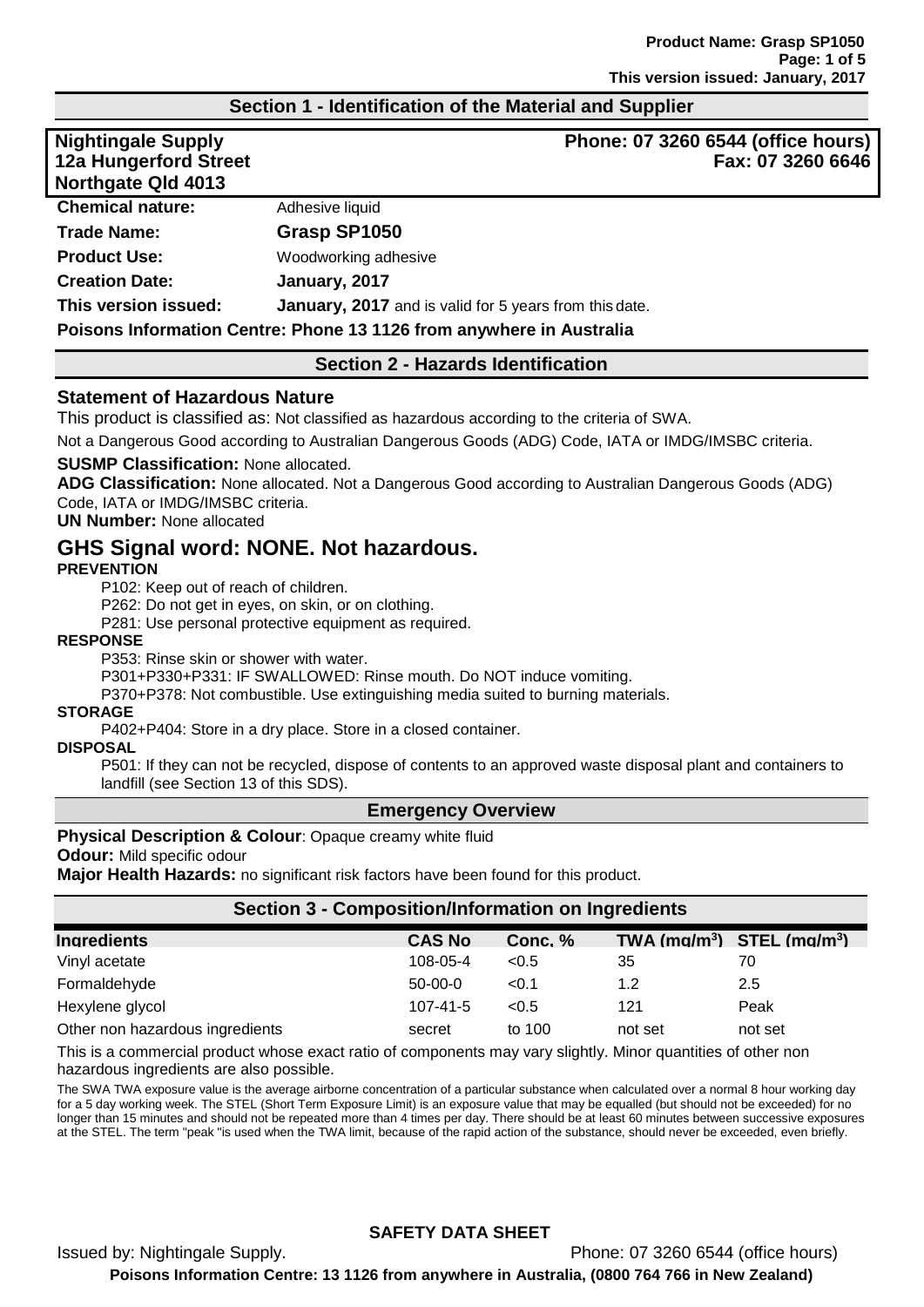### **Section 4 - First Aid Measures**

# **General Information:**

You should call The Poisons Information Centre if you feel that you may have been poisoned, burned or irritated by this product. The number is 13 1126 from anywhere in Australia (0800 764 766 in New Zealand) and is available at all times. Have this SDS with you when you call.

**Inhalation:** No first aid measures normally required. However, if inhalation has occurred, and irritation has developed, remove to fresh air and observe until recovered. If irritation becomes painful or persists more than about 30 minutes, seek medical advice.

**Skin Contact:** Wash gently and thoroughly with water (use non-abrasive soap if necessary) for 5 minutes or until chemical is removed.

**Eye Contact:** No effects expected. If irritation does occur, flush contaminated eye(s) with lukewarm, gently flowing water for 5 minutes or until the product is removed. Obtain medical advice if irritation becomes painful or lasts more than a few minutes. Take special care if exposed person is wearing contact lenses.

**Ingestion:** If product is swallowed or gets in mouth, do NOT induce vomiting; wash mouth with water and give some water to drink. If symptoms develop, or if in doubt contact a Poisons Information Centre or a doctor.

# **Section 5 - Fire Fighting Measures**

**Fire and Explosion Hazards**: The major hazard in fires is usually inhalation of heated and toxic or oxygen deficient (or both), fire gases. There is no risk of an explosion from this product under normal circumstances if it is involved in a fire.

This product is likely to decompose only after heating to dryness, followed by further strong heating. Fire decomposition products from this product may be toxic if inhaled. Take appropriate protective measures.

**Extinguishing Media:** In case of fire, use carbon dioxide, dry chemical, foam or water fog.

**Fire Fighting:** If a significant quantity of this product is involved in a fire, call the firebrigade.

**Flash point:** Not flammable.

**Upper Flammability Limit:** No data.

**Lower Flammability Limit:** No data.

**Autoignition temperature:** No data.

**Flammability Class:** No data.

# **Section 6 - Accidental Release Measures**

**Accidental release:** Minor spills do not normally need any special cleanup measures. In the event of a major spill, prevent spillage from entering drains or water courses. As a minimum, wear overalls, goggles and gloves. Suitable materials for protective clothing include latex rubber, PVC, Nitrile, Teflon and butyl rubber. Eye/face protective equipment should comprise, as a minimum, protective glasses and, preferably, goggles. If there is a significant chance that vapours or mists are likely to build up in the cleanup area, we recommend that you use a respirator. Usually, no respirator is necessary when using this product. However, if you have any doubts consult the Australian Standard mentioned below (section 8). Otherwise, not normally necessary.

Stop leak if safe to do so, and contain spill. Absorb onto sand, vermiculite or other suitable absorbent material. If spill is too large or if absorbent material is not available, try to create a dike to stop material spreading or going into drains or waterways. Sweep up and shovel or collect recoverable product into labelled containers for recycling or salvage, and dispose of promptly. Recycle containers wherever possible after careful cleaning. After spills, wash area preventing runoff from entering drains. If a significant quantity of material enters drains, advise emergency services. This material may be suitable for approved landfill. Ensure legality of disposal by consulting regulations prior to disposal. Thoroughly launder protective clothing before storage or re-use. Advise laundry of nature of contamination when sending contaminated clothing to laundry.

# **Section 7 - Handling and Storage**

**Handling:** Keep exposure to this product to a minimum, and minimise the quantities kept in work areas. Check Section 8 of this SDS for details of personal protective measures, and make sure that those measures are followed. The measures detailed below under "Storage" should be followed during handling in order to minimise risks to persons using the product in the workplace. Also, avoid contact or contamination of product with incompatible materials listed in Section 10.

**Storage:** Store packages of this product in a cool place. Make sure that containers of this product are kept tightly closed. Keep containers of this product in a well ventilated area. Protect this product from light. Make sure that the product does not come into contact with substances listed under "Incompatibilities" in Section 10. Some liquid preparations settle or separate on standing and may require stirring before use. Check packaging - there may be further storage instructions on the label.

# **SAFETY DATA SHEET**

Issued by: Nightingale Supply Phone: 07 3260 6544 (office hours) **Poisons Information Centre: 13 1126 from anywhere in Australia, (0800 764 766 in New Zealand)**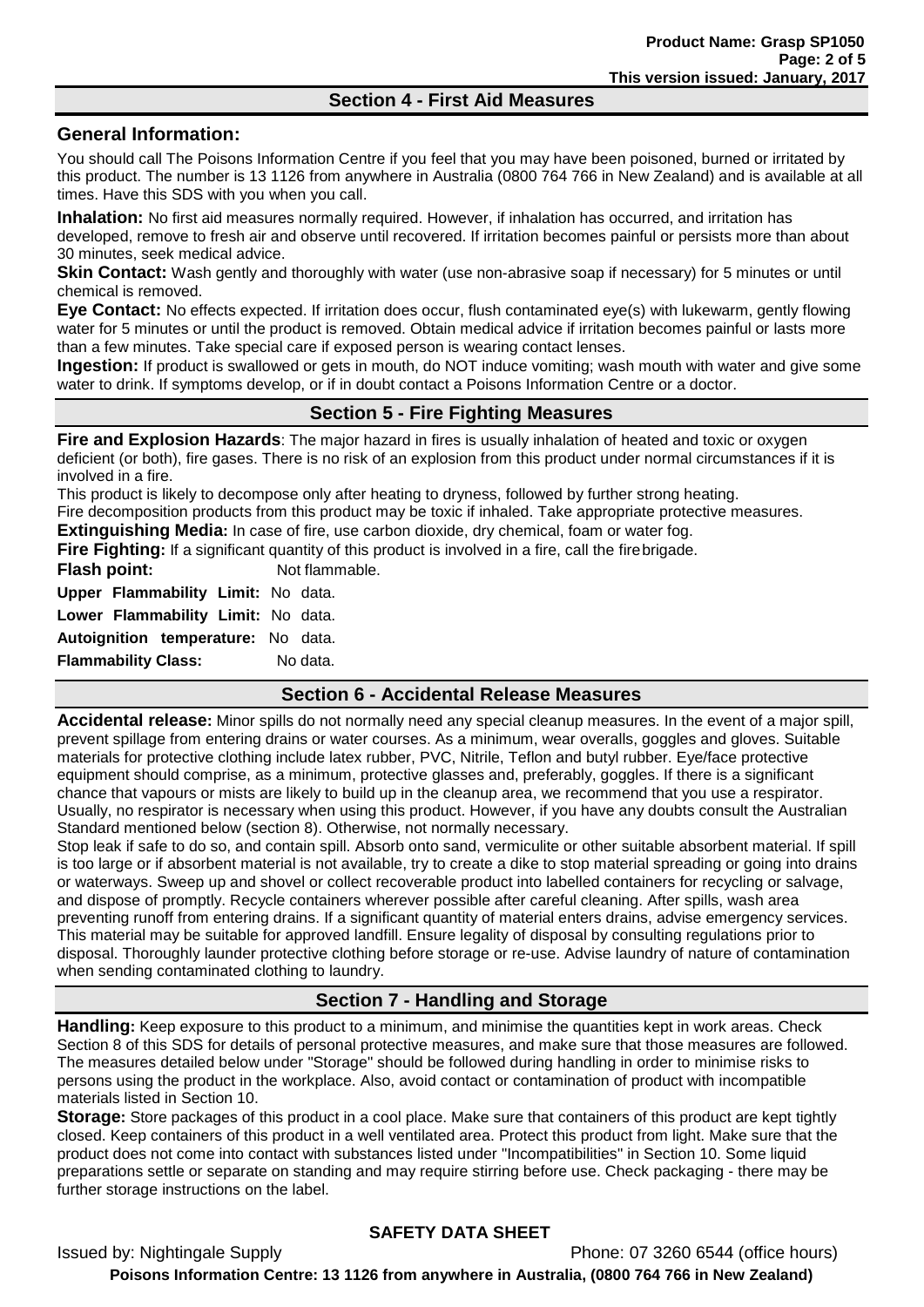# **Section 8 - Exposure Controls and Personal Protection**

The following Australian Standards will provide general advice regarding safety clothing and equipment: Respiratory equipment: **AS/NZS 1715**, Protective Gloves: **AS 2161**, Occupational Protective Clothing: AS/NZS 4501 set 2008, Industrial Eye Protection: **AS1336** and **AS/NZS 1337**, Occupational Protective Footwear: **AS/NZS2210**.

| <b>SWA Exposure Limits</b> | TWA (mg/m <sup>3</sup> ) | $STEL$ (mg/m <sup>3</sup> ) |
|----------------------------|--------------------------|-----------------------------|
| Vinyl acetate              | 35                       |                             |
| Formaldehyde               | 1.2                      | 2.5                         |
| Hexylene glycol            | 121                      | Peak                        |

No special equipment is usually needed when occasionally handling small quantities. The following instructions are for bulk handling or where regular exposure in an occupational setting occurs without proper containment systems. **Ventilation:** This product should only be used in a well ventilated area. If natural ventilation is inadequate, use of a fan is suggested.

**Eye Protection:** Eye protection such as protective glasses or goggles is recommended when this product is being used.

**Skin Protection:** You should avoid contact even with mild skin irritants. Therefore you should wear suitable impervious elbow-length gloves and facial protection when handling this product. See below for suitable material types.

**Protective Material Types:** We suggest that protective clothing be made from the following materials: latex rubber, PVC, nitrile, Teflon, butyl rubber.

**Respirator:** Usually, no respirator is necessary when using this product. However, if you have any doubts consult the Australian Standard mentioned above. Otherwise, not normally necessary.

| Section 9 - Physical and Chemical Properties: |                           |  |
|-----------------------------------------------|---------------------------|--|
| <b>Physical Description &amp; colour:</b>     | Opaque creamy white fluid |  |
| Odour:                                        | Mild specific odour       |  |
| <b>Boiling Point:</b>                         | Approx 100°C at 100kPa    |  |
| <b>Freezing/Melting Point:</b>                | Approx 0°C                |  |
| <b>Volatiles:</b>                             | 40-60%                    |  |
| <b>Vapour Pressure:</b>                       | No data.                  |  |
| <b>Vapour Density:</b>                        | No data.                  |  |
| <b>Specific Gravity:</b>                      | Approx 1.06               |  |
| <b>Water Solubility:</b>                      | Miscible.                 |  |
| pH:                                           | $3.0 - 5.0$               |  |
| <b>Volatility:</b>                            | No data.                  |  |
| <b>Odour Threshold:</b>                       | No data.                  |  |
| <b>Evaporation Rate:</b>                      | No data.                  |  |
| <b>Coeff Oil/water Distribution:</b>          | No data                   |  |
| <b>Viscosity:</b>                             | 4000-20000 cPs            |  |
| <b>Autoignition temp:</b>                     | No data.                  |  |
| <b>Section 10 - Stability and Reactivity</b>  |                           |  |

**Reactivity:** This product is unlikely to react or decompose under normal storage conditions. However, if you have any doubts, contact the supplier for advice on shelf life properties.

**Conditions to Avoid:** This product should be kept in a cool place, preferably below 30°C. Keep containers tightly closed. Keep containers and surrounding areas well ventilated. Protect this product from light.

**Incompatibilities:** strong acids, strong bases, oxidising agents, reducing agents.

**Fire Decomposition:** This product is likely to decompose only after heating to dryness, followed by further strong heating. Combustion forms carbon dioxide, and if incomplete, carbon monoxide and possibly smoke. Water is also formed. Carbon monoxide poisoning produces headache, weakness, nausea, dizziness, confusion, dimness of vision, disturbance of judgment, and unconsciousness followed by coma and death.

**Polymerisation:** This product is an adhesive which will safely polymerise as it sets under normal conditions. It may undergo hazardous polymerisation in the presence of certain chemical reagents. See Incompatibilities above. Hazardous polymerisation is often accompanied by liberation of heat, and may lead to a dangerous or explosive

situation. If the product is seen to be heating up, treat as a fire incident.

# **SAFETY DATA SHEET**

Issued by: Nightingale Supply. Phone: 07 3260 6544 (office hours) **Poisons Information Centre: 13 1126 from anywhere in Australia, (0800 764 766 in New Zealand)**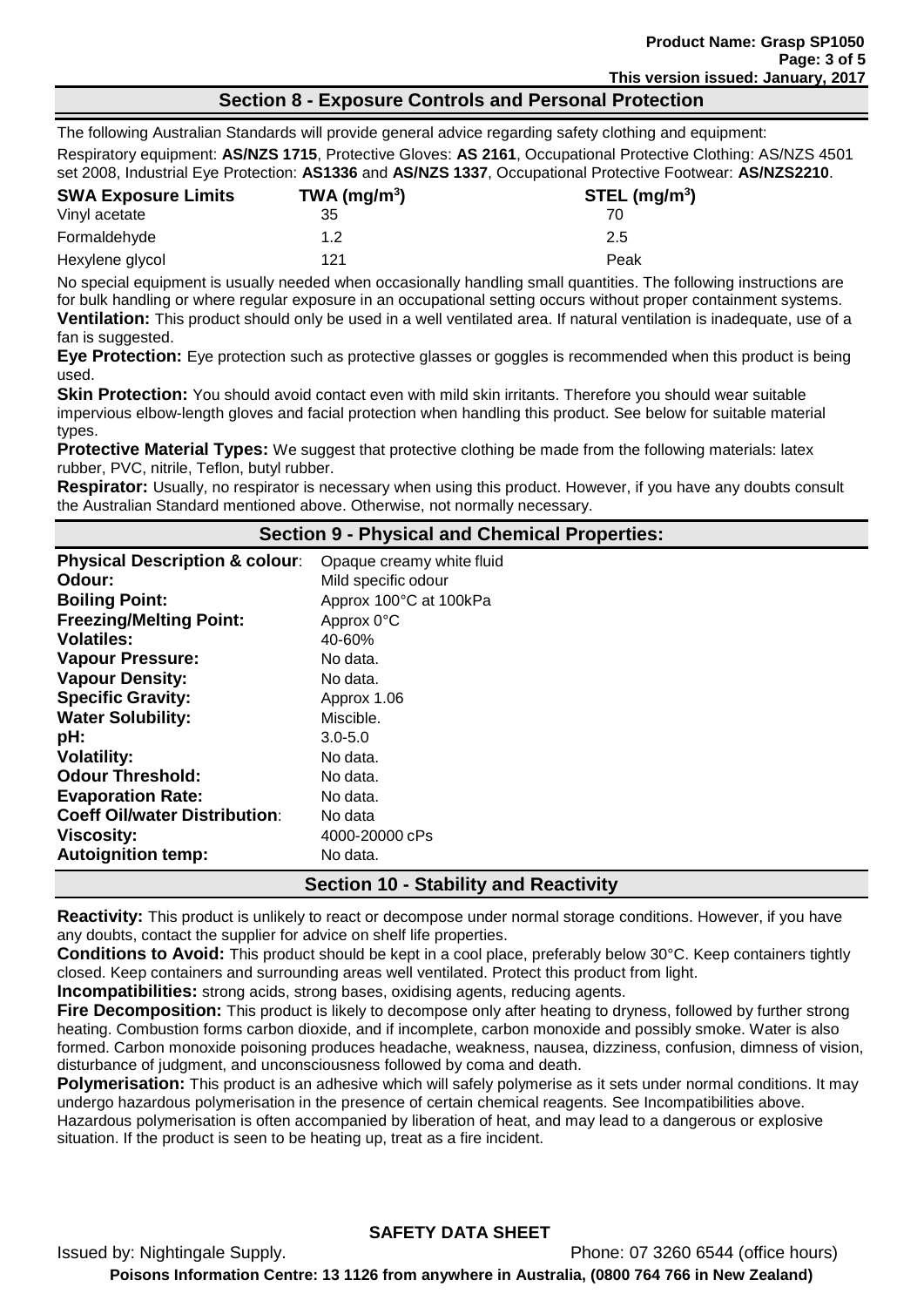### **Section 11 - Toxicological Information**

# **Local Effects:**

**Target Organs:** There is no data to hand indicating any particular target organs.

Formaldehyde is classed by SWA as a potential sensitiser by skin contact.

### **Classification of Hazardous Ingredients**

Ingredient **Risk Phrases** Vinyl Acetate No risk phrases

• Flammable liquid - category 2

Formaldehyde **No risk phrases at concentrations found in this product** 

Hexylene Glycol No risk phrases at concentrations found in this product

- Eye irritation category 2
- Skin irritation category 2

# **Potential Health Effects**

**Persons sensitised to formaldehyde should avoid contact with this product.**

# **Inhalation:**

**Short Term Exposure:** Available data indicates that this product is not harmful. However product may be mildly irritating, although unlikely to cause anything more than mild transient discomfort.

**Long Term Exposure:** No data for health effects associated with long term inhalation.

# **Skin Contact:**

**Short Term Exposure:** Available data indicates that this product is not harmful. It should present no hazards in normal use. However product may be irritating, but is unlikely to cause anything more than mild transient discomfort. **Long Term Exposure:** No data for health effects associated with long term skin exposure.

# **Eye Contact:**

**Short Term Exposure:** This product may be irritating to eyes, but is unlikely to cause anything more than mild transient discomfort.

**Long Term Exposure:** No data for health effects associated with long term eye exposure.

# **Ingestion:**

**Short Term Exposure:** Significant oral exposure is considered to be unlikely. This product, while believed to be not harmful, is likely to cause headache and gastric disturbance such as nausea and vomiting if ingested in significant quantities. However, this product may be irritating to mucous membranes but is unlikely to cause anything more than transient discomfort.

**Long Term Exposure:** No data for health effects associated with long term ingestion.

# **Carcinogen Status:**

**SWA:** Formaldehyde is classified by SWA as a Class 2 Carcinogen, likely to be carcinogenic to humans.

See the SWA website for further details. A web address has not been provided as addresses frequently change. **NTP:** Formaldehyde is classified by NTP as reasonably anticipated to be carcinogenic to humans.

See the NTP website for further details. A web address has not been provided as addresses frequently change. **IARC:** Vinyl Acetate is classed 2b IARC - possibly carcinogenic to humans.

Formaldehyde is classed 1 by IARC - carcinogenic to humans.

See the IARC website for further details. A web address has not been provided as addresses frequently change.

# **Section 12 - Ecological Information**

Insufficient data to be sure of status.

# **Section 13 - Disposal Considerations**

**Disposal:** This product may be recycled if unused, or if it has not been contaminated so as to make it unsuitable for its intended use. If it has been contaminated, it may be possible to reclaim the product by filtration, distillation or some other means. If neither of these options is suitable in-house, consider controlled incineration, or contact a specialist waste disposal company.

# **SAFETY DATA SHEET**

Issued by: Nightingale Supply Phone: 07 3260 6544 (office hours) **Poisons Information Centre: 13 1126 from anywhere in Australia, (0800 764 766 in New Zealand)**